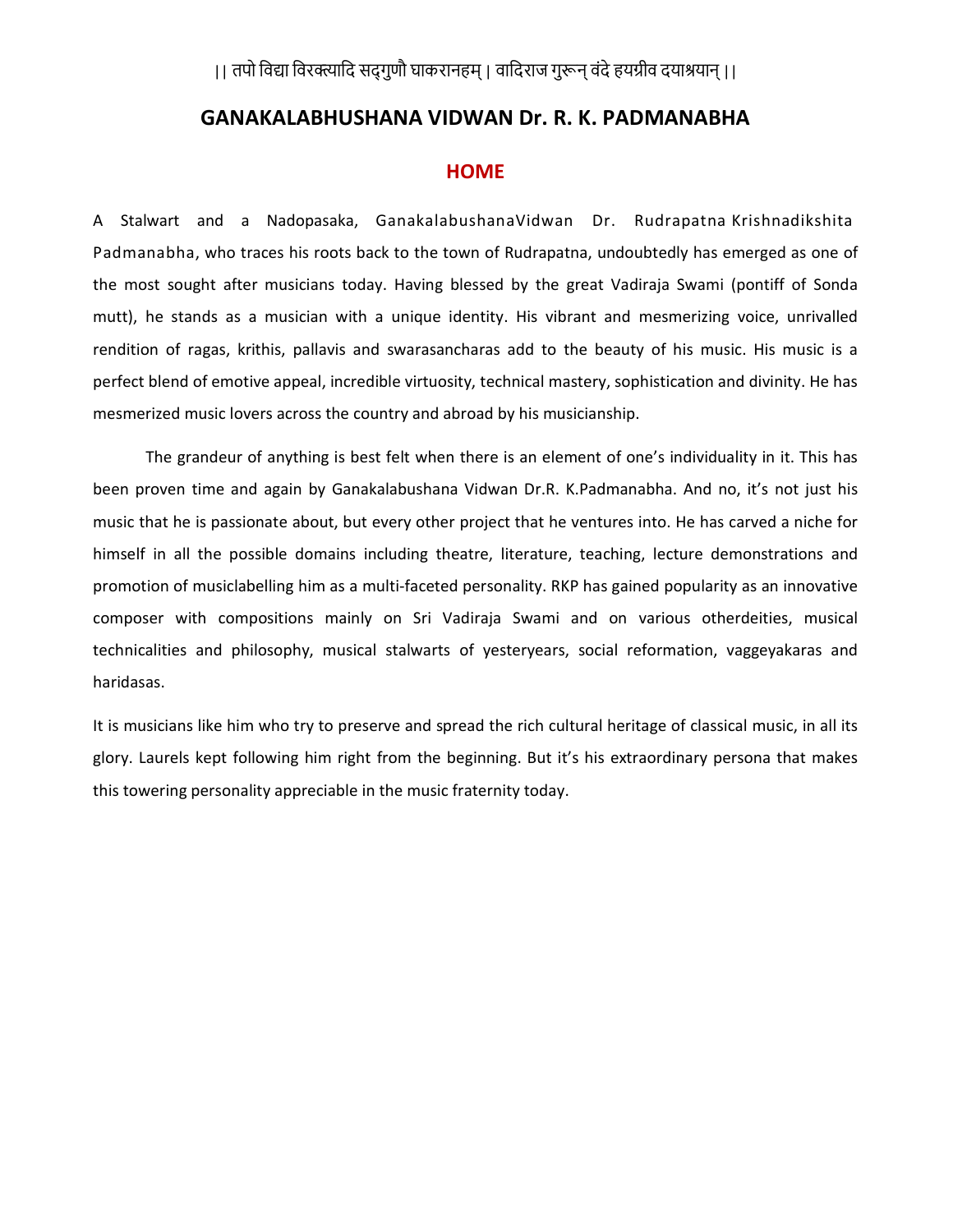## MUSIC

As a musician, Sri R.K. Padmanabha's style of rendition is a beautiful confluence of divinity and brilliance. His emphasis on voice culture, tonal output, intonations, modulation and shruthi alignment makes his music unique and scintillating. His performances are always packed with energy, innovations and creativity. Varnas are mostly sung in 6-7 kaalapramanas. He has developed a distinctive bani (style of singing) comprising of long and sustained notes with a tinge of Nadaswara style of singing in his raga alapana. He has always been inspired by the legends Semmangudi Srinivasa Iyer and M.D. Ramanathan. His krithi presentation are always confined to sampradaya and class. His bhava filled nerval rendition, sarvalaghu style of kalpanaswaras, tricky korpu makes his music chaste and remarkable.

He is an exponent in rendering Raga Tana Pallavis and also makes it a point to compose a different kind of pallavi in each of his concert. Some of them are Mela Talas, Nade Pallavis, Khale Pallavis and also has the credit of bringing unknown Jaatis like Divya Sankeerna, Mishra Sankeerna, Ekadasha into lime light. He has gained immense popularity for his presentation of the 16 types of Tanas and bags the credit of incorporating two novel Tanas namely 'BhringaTana' and 'Rudra Tana' into the world of Karnatik Music.

His rendition of ragamalikas for the ugabhoga and shlokas sometimes exceed 25 raagas, followed by the haridasa compositions keeps the audience spellbound.

Sri R.K. Padmanabha is also very popular to have conceptualized music into probably everything. Few being-

 'Gana Yagna' a homa, first of its kind which comprises of musical rituals offered through the swaras, ragas, krithis and by talas with the aid of Vedic hymns.

 'Gana Pooja', an ingenious way of performing pooja through music, is a remarkable and significant revolution in which the 'Shodashopachara' Pooja like, Naivedyam through alapana, arathi through Tanam and dhupa through kalpanaswara is performed.

He has also popularized and immortalized around 200 compositions of Sri Vadiraja Swami and about 200 compositions of Sri Mysore Vasudevacharya through book and CD releases. Composing the shlokas and sthothras of the great saint 'Sri Shankaracharya' and 'Teerthaprabandha of Sri Vadiraja' in the Kriti, varna and thillana format, this upasaka has also marked himself as a modern practitioner. As a researcher, he has brought in a great deal of pride by identifying Sri Purandaradasa's birthplace as Aaraga in Shivamogga district of Karnataka. Earning more than 90 titles and 40 awards for his contribution towards music and research, Sri R. K. Padmanabha stands tall as a nadopasaka in the field of Karnatik music.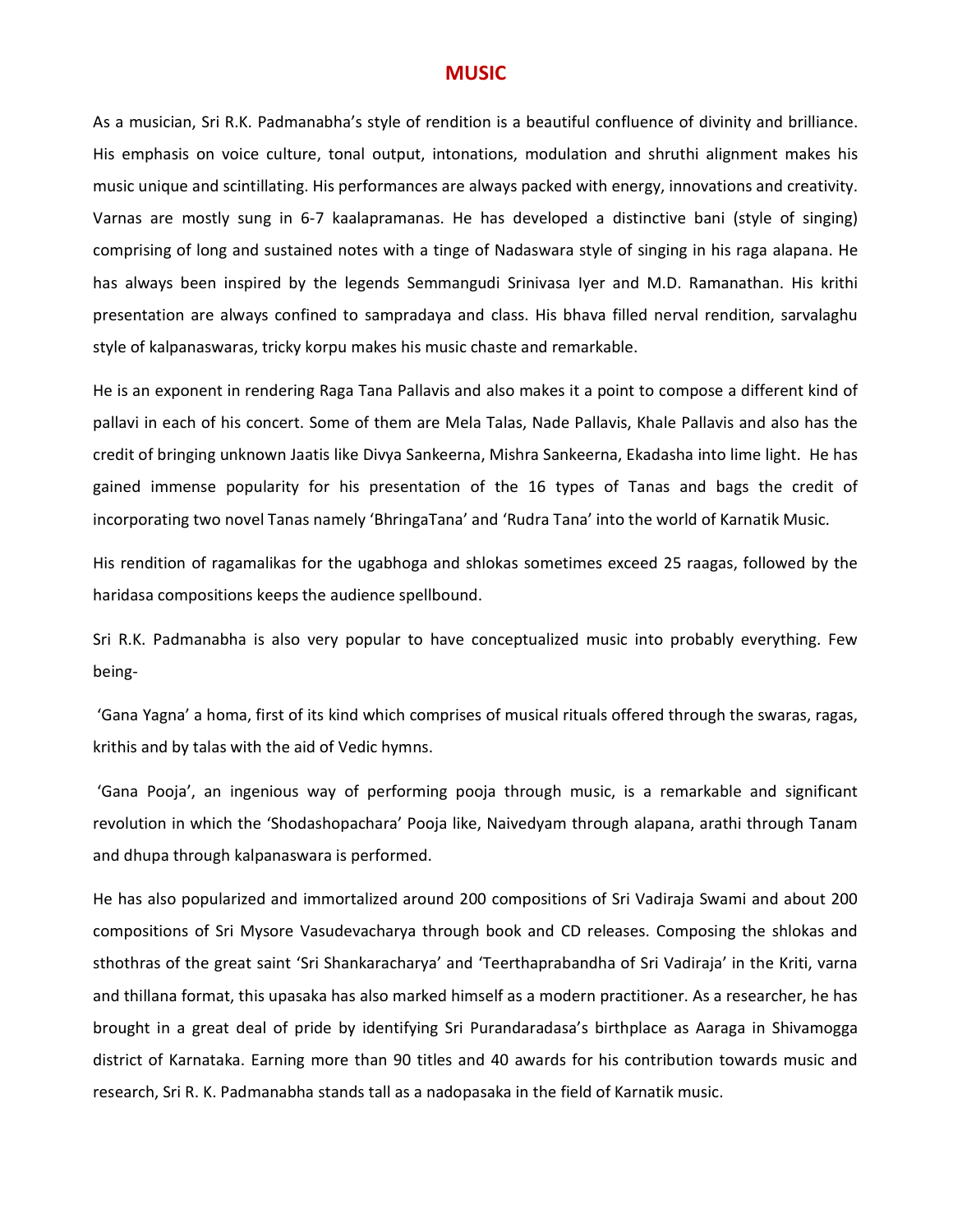## **FACETS**

#### As an Organizer,

Astounding ability to make a musical event extravagant has been the imprint of Sri R.K. Padmanabha. The purpose solely being upliftment and highlighting the greatness of Karnatik music. Sri. Padmanabha has organised many mega events across the state like the Conferences through Karnataka Ganakala Parishat, Veda Naadotsava, Vadiraja Gana Jnana Yagna, Srimadhwadiraja Kalamahotsava, where in the intent is purely to unearth the rich tradition of Karnatik music and encourage budding artists. To preside over an audience of stalwarts, connoisseurs, students and public as high as thousands, for days together with calibre is something that one cannot even think of.

He has instituted 'Nada Sanmana' – an exclusive gesture to felicitate the artists through a composition about their accomplishments and contributions in their fields, specially composed for the occasion.

 He is also credited with organising musical excursions called the "Gaana Yatra" where he is accompanied by his students to various holy places like Thiruvaiyar, Thiruvarur, Varanasi, Pancha Dwarka, Singapore etc. that brings in the zeal for the love of the tradition. Few events that he has organized are:

- 'B. V. Jagadish youth festival', an annual music festival held in the month of January for encouraging youngsters in the music fraternity.
- Successful Presidency of 'Karnataka Ganakala Parishat' since 14 years.
- Tyagaraja Aradhana Mahotsava, on the banks of River Kaveri at Rudrapatna every year.
- 'Rudrapatna Sngeetotsava', one of the very rarest among the music festivals across the country where a variety of musicians, both leading and upcoming musicians perform in this festival every year.
- Sri Madhwadiraja Aradhana Mahotsava' in the US since last four years.
- Also every year, an eminent scholar is recognised and conferred upon with A.Na.Kru prashasthi at Arkalgudu in a special event organized by him.
- Aaradana Mahotsavas at Vadiraja Kala Bhavana 4 times a year of different Vaaggeyakaras and Haridasas.

Most of the houses in Rudrapatna have stories to tell, of musicians, of Vedic experts with its rich musical heritage. The village has the honor of having contributed numerous artists to Karnatik music who had once occupied the position of court musicians at the Mysore palace! It was the Rama Mandira here that stood as a testament for one of the finest and exceptional music since this time. Sri R.K. Padmanabha along with the Rudrapatna Sangeetotsava samiti formed an organization to revive the dilapidated Rama Mandira and restore its past glory. Not only does the Mandira has a remodeled and refurnished enclosure now, but also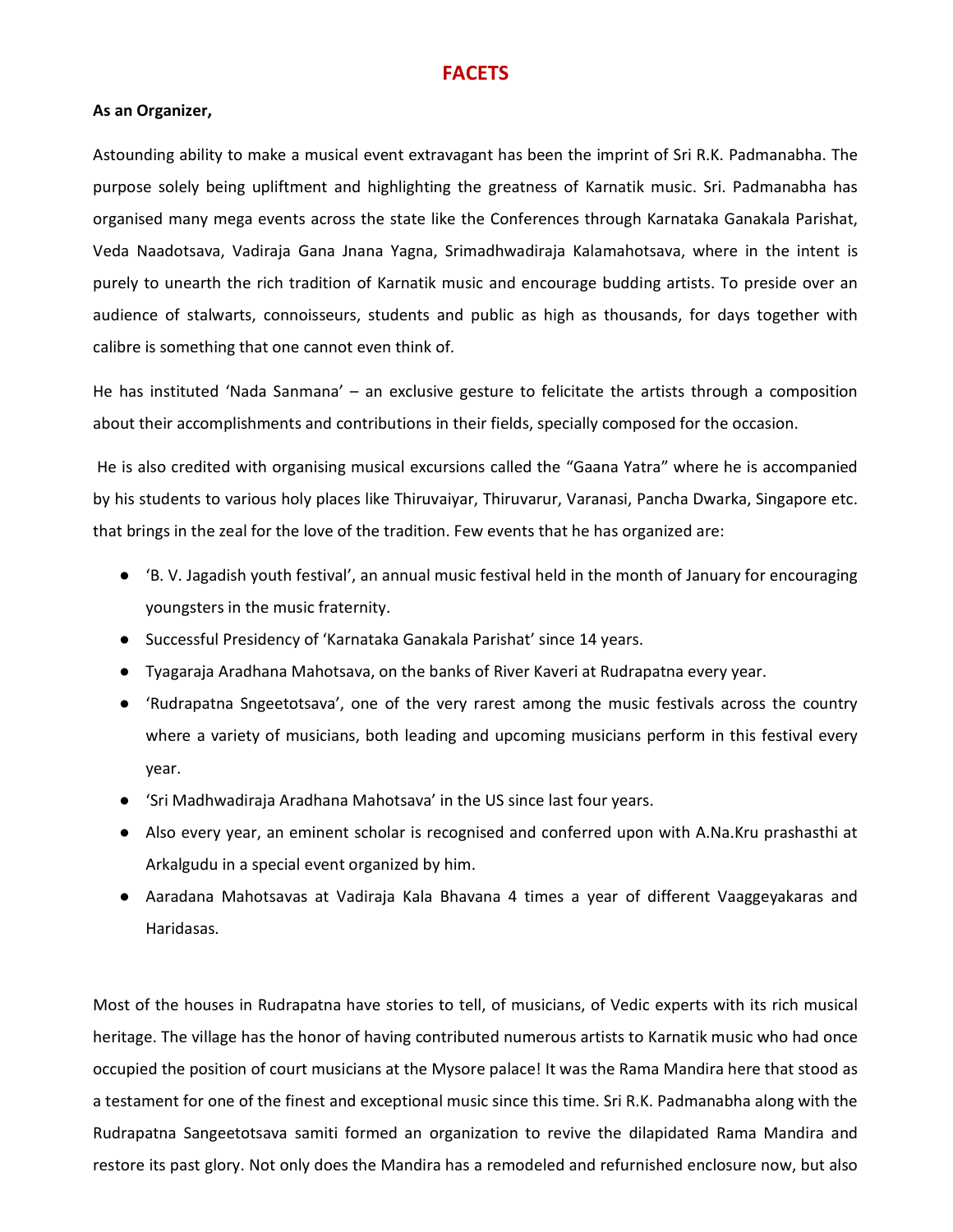has continued to witness the Sangeetotsava held every year under R.K. Padmanabha's presidency attracting musicians from various parts of the country. The Mandira has a new look yet involving all the glorious memories from the past with pictures of veterans displayed on the wall.

The Rudrapatna Sangeetotsava was instituted in the year 2002 and is a 5 day long music festival that has people from all over the country drifting into this village during May each year. Grand recitals, concerts are though the center of attraction, lecture demonstrations and talks are a must here. A distinctive part of this festival is of the last day with more than 200 musicians and the villagers rendering the Tyagaraja Pancharatna in unison on the banks of river Kaveri. Also an award in honor of Nacharamma (a female leader who lead a group of Sankethi's out of Sengottai (T.N) to Rudrapatna) is conferred upon artists to recognize their work of art.

Rudrapatna has gained rather revived its glory and recognition today. Thanks to the efforts of Vid R.K. Padmanabha and the Sangeetotsava Samiti for their constant efforts in preserving the culture and heritage of Rudrapatna.

#### As a social reformer,

Sri R.K. Padmanabha plays a vital role in contributing to the betterment of the society. He has brought into light, the beauty of Karnatik music compositions through the concept of goshti gayana, to a wide variety of people in the society; especially among the women and the youth. This helps preserving not only the musical heritage but also the rich culture and the tradition.

Also R.K. Padmanabha creates history by choosing music as a mode of protest for a social cause by rendering krithis during the protest for extensive hours with his students.

He also has published more than 100 books and CDs on music to propagate the rich heritage and sanctity of this great art form.

His contributions to the village of Rudrapatna has been remarkable with the reviving of 'sri rama mandira', lodging space for the artists, Swachha Bharat Abhiyaan on the streets of Rudrapatna and planting saplings with dedicated names (72 melakarta ragas) on either side of the streets, tutoring the rural children about the importance of art and music in life, etc. In 2016, an eye camp was organized at Rudrapatna, where more than 2000 villagers were facilitated with free eye check-up and approximately 150 people were operated free of cost. The Primary school at Rudrapatna was given a new landscape which enhanced the beauty of the school's environment and was renovated in various aspects such as a Ranga-Mantapa newly built for cultural activities, separate toilets, repainting the walls of the schools with new and educative quotes. Also, a Kalyani was rejuvinated in Arkalgudu taluk with the help of the RKP abhimanigala sangha.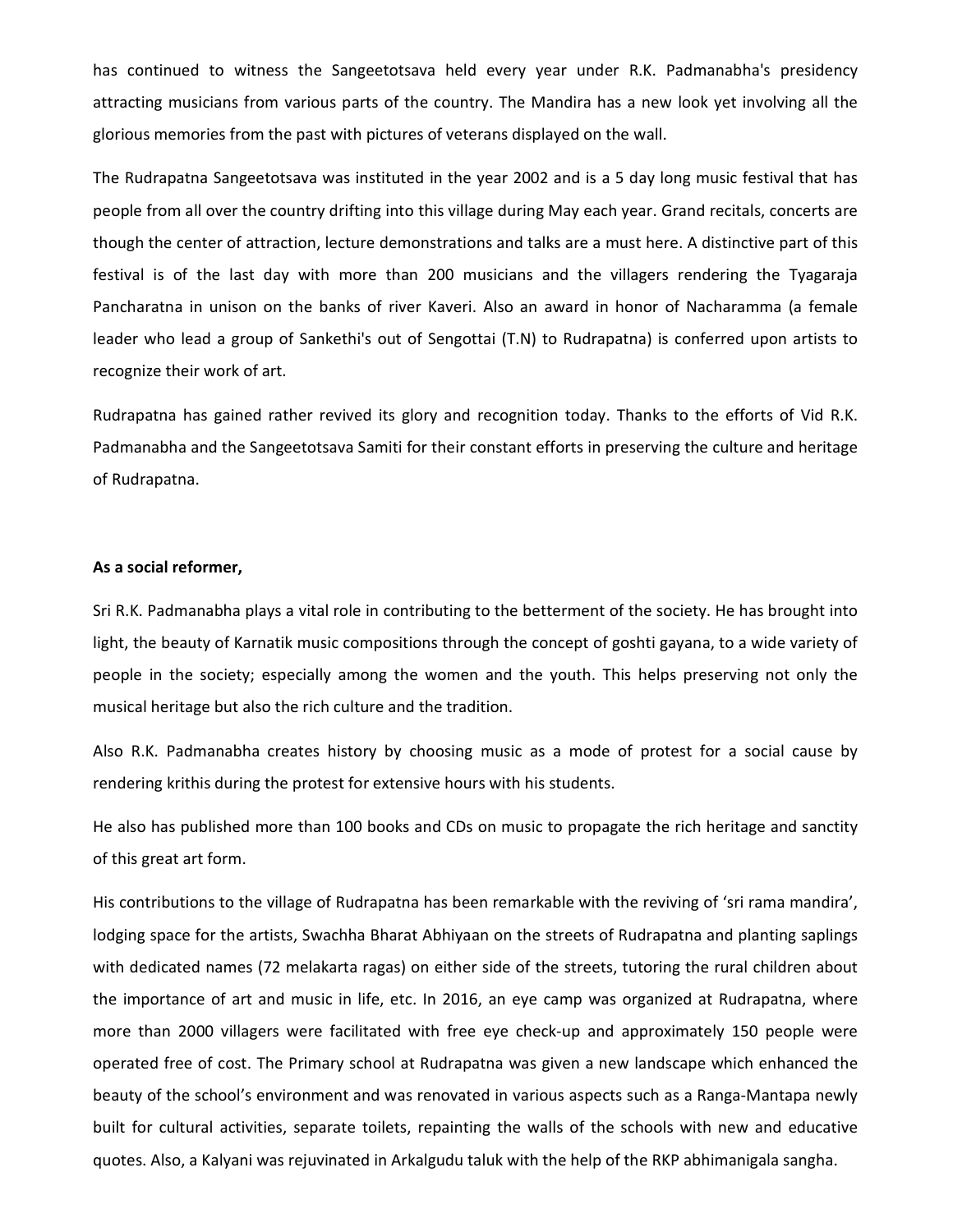#### As a Guru,

Ganakalabhushana R.K. Padmanabha has to his credit of training more than 1000 students to perform august and noble krithis such as Navavarna, Navagraha, Chaturdasha Raga Malika of Sri Mutthuswami Dikshitar, Swarajathis of Sri Shyama Shastry, Ghana Pancharatna of Sri Tyagaraja, Lakshmi Shobhane of Sri Vadiraja Swami through Goshti Gayana in unison and perfect harmony with a perfect grip over the raga and laya. Also, many of his disciples are front runners in today's Karnatik circuit. It is incredible that he has taught around 900 classical compositions to the ghoshti group alone.

He encourages and helps build confidence among the students by providing them an opportunity to perform at various platforms on different occasions, individually. One such opportunity is at Vadiraja Dhyana Mandira as a part of 'Vadiraja Nada Seve' concerts, which is a monthly concert series. Various thematic workshops are conducted where students perform and learn the several intricacies of Karnatik music. Apart from this, he has also trained a lot of young artistes who continue to add their touch to this genre's unique beauty. He also conducts workshops and classes every year at the United States for students abroad.

#### As a composer,

Guru Sri R.K. Padmanabha has penned more than 450 krithis with his pen name 'Padmanabhadasa' that include the entire variety of compositional forms of Karnatik music like the Varnas, Kritis, Devaranamas, Javalis, Ugabhogas, Suladi, Namavalis etc.

He has to his merit of constituting more than 25 new ragas which have been presented effectively at elite platforms.

He also has composed krithis in the entire melakarta raga system that is undemanding and accessible by the commoners.

His special research work on Shiva-nama ragas which were confined to musical treatises were brought to light by composing krithis in ragas such as Shivakamboji, Shambhudyuthi, Chandrashekharapriya, Rudrabhisheka, etc.

Compositions on the Navagraha in Kannada, as a tribute to Sri Mutthuswami Dikshitar; tuning of Adi Shankaracharya's 100 Soundarya lahari shlokas in 100 individual krithi format and of Purandara kritis in 72 melakarta ragas for which not only does he bag the credit of being the only composer to have composed in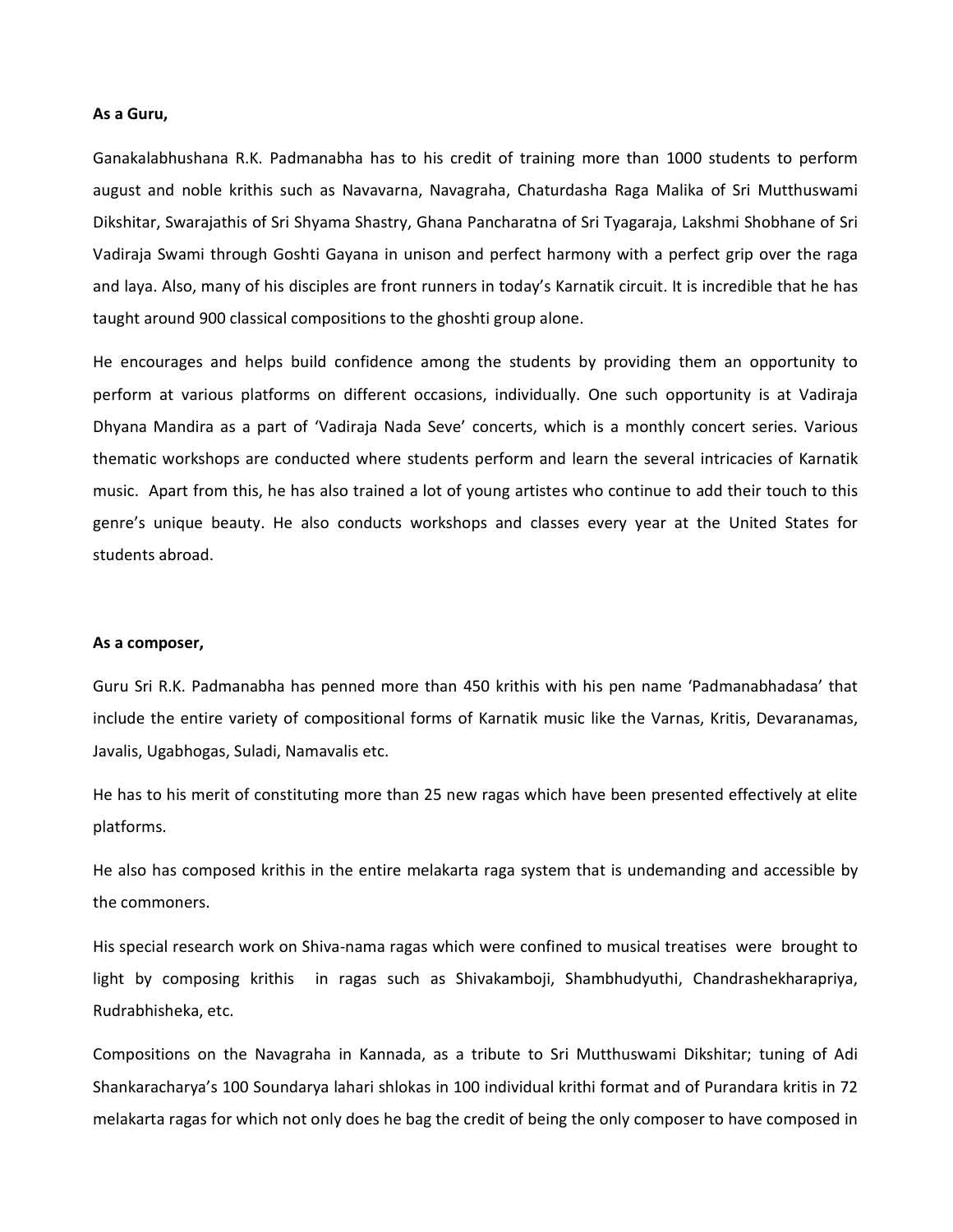Kannada in all the 72 melakartas but also to have received State Academy Award for the same. Countless endeavours and ventures as these makes him a nyja Vaggeyakara.

#### As an author,

Sri R.K. Padmanabha continues to inspire thousands with his narrative publications. As one reads along his books, goes into a state of bliss that he/she could only imagine of. Such is his prowess of narration. While musical novels - Anantanada, Nadabindhu, Vipravikramaare the public favourites, 'Purandaradasa Sangeeta Pitamahare…re', a factual research book is the latest. He has also penned down his autobiography, 'Nenapinangaladali' that brings in a lot of excitement to its readers to peek through the life of this doyen. He has also composed 'Padma Kavithe' – a book comprising of Bhavageethes in Kannada.

#### As a dramatist,

Sri R.K. Padmanabha has composed music and enacted in musical plays on the life of Karnatik musicians like the trinities- 'Nadajyothi Muthuswamy Dikshitar', 'SadguruTyagaraja', 'Devi Upasaka Shyama Shastry', 'Prahlada Bhakta Vijaya' and on Haridasas such as 'Sri Dasa Purandara', 'Sri Vadiraja Vaibhava' etc. and has also scripted new dramas such as 'Naada' , 'Purandara Mahima' that has left an everlasting memory of these worshipped personalities of the musical guild in the hearts of its audience with an outstanding and soul stirring performances.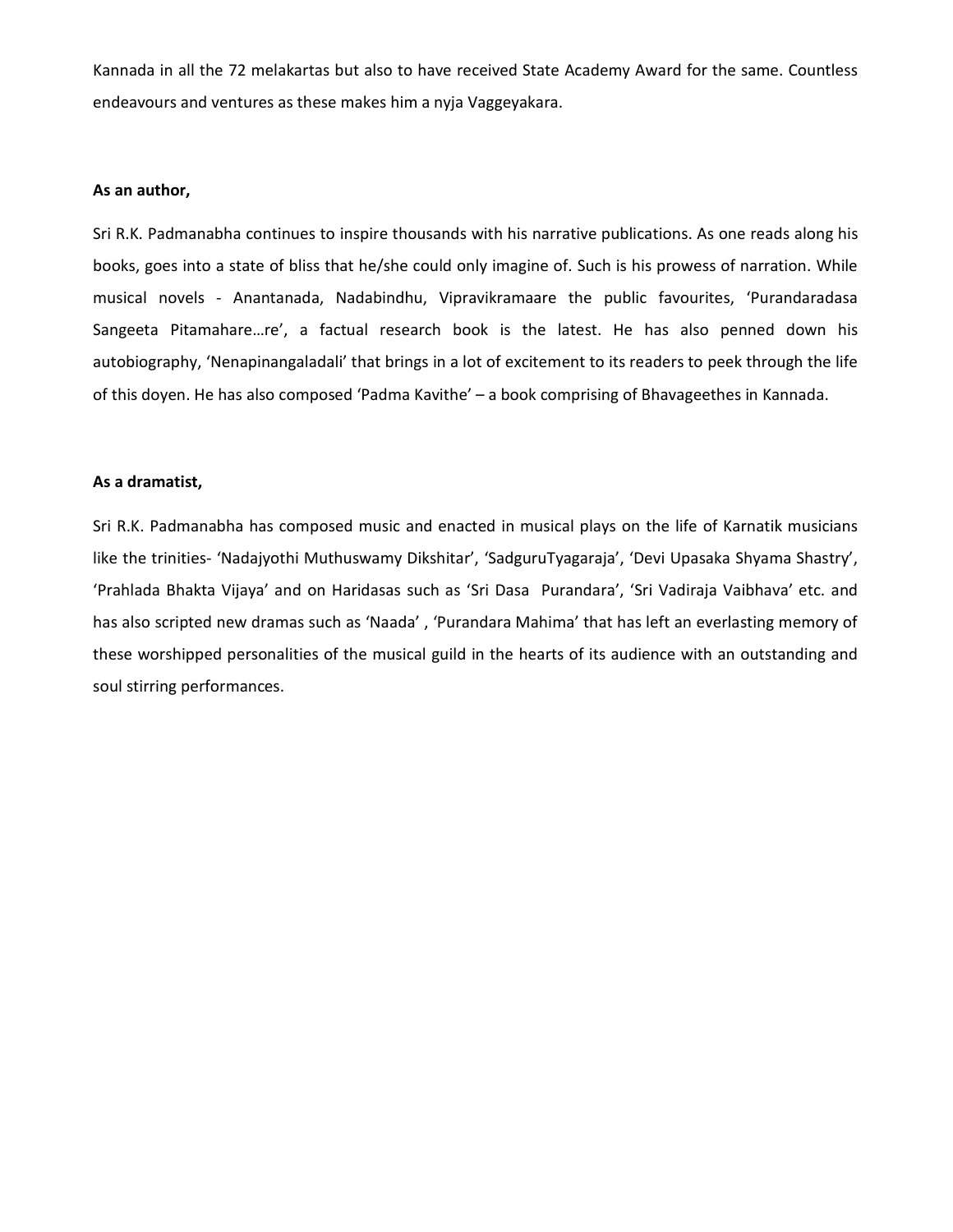## ESTABLISHMENTS

'We shape our buildings; thereafter they shape us'- is what Winston Churchill once said and it is now very evident in RKP's contribution to the society in the form of illustrious establishments.

#### Sharada Kala Kendra

A musician turning into a guru is definitely about the students but is also as much about the guru himself! The imparting of one's mastery over an art to the generation next is of profound importance in the field of Karnatik music and is seen as the foremost journey towards bliss. On this note, Sharada Kala Kendra was established in the year 1990 by Sri R.K. Padmanabha in the loving memory of his beloved mother. The journey of Sharada Kala Kendra began with the objective of inculcating the very sense of Karnatik music into every student beneath its roof. However, the reach stretched, and the horizon widened as the purpose broadened. RKP trains his students who sum up to a 1000 in number as of today, competently, thoughtfully and with appropriate caution, in consideration of his own values and that of his students. An aspect that stands RKP apart from the rest is, though the class room training is rigorous and stringent, it is never confined to the walls of his school nor the sole purpose is to perform. Sharada Kala Kendra has been responsible for fabricating one of the finest of the young musicians today under the tutelage of RKP who are now accomplished and capable of tutoring yet another generation altogether!Also, the school has brought hundreds of men and women together who are now professional renderers of goshti gayana. The Kendra also has expanded itself to accommodate the growth and is a sight by itself to watch the students gear up for each class packed with narrative sessions, kriti learning, manodharma jamming etc making it one of the finest creative schools of music.

#### Saptaswara Dhyana Mandira

If Rudrapatna today is celebrated for something other than its deep rooted music and R.K. Padmanabha himself, it is the architectural marvel erected there –The Saptaswara Dhyana Mandira. The Tanpura shaped colossal was brought into life after decades of dreaming and conceptualizing by RKP in the year 2008 dedicating it to thedoyens of music fraternity - Purandaradasa, Vadiraja, Kanakadasa, Tyagaraja, Mutthuswamy Dikshitar and Shyama Shastry with Goddess Saraswathi in the Aadhara Sthaana. This idea has been executed in the clean environs of Rudrapatna and has gone on records too. The monument incorporates every aspect of the instrument itself and the Saptaswaras. For instance the monument is seated on a foundation in the shape of a heptagon depicting the seven notes of music and also has seven steps to its entrance! The gigantic tanpura has 72 flowers on its dandi (stem) depicting the 72 melakarta ragas of the Karnatik system. Also the temple is electronically sound with sensors that add in the extra dose of divinity with shruthi playing as soon as one enters the temple! One is sure to be surprised as soon as they touch the feet of every deity here as a pre-recorded piece of information plays about the deities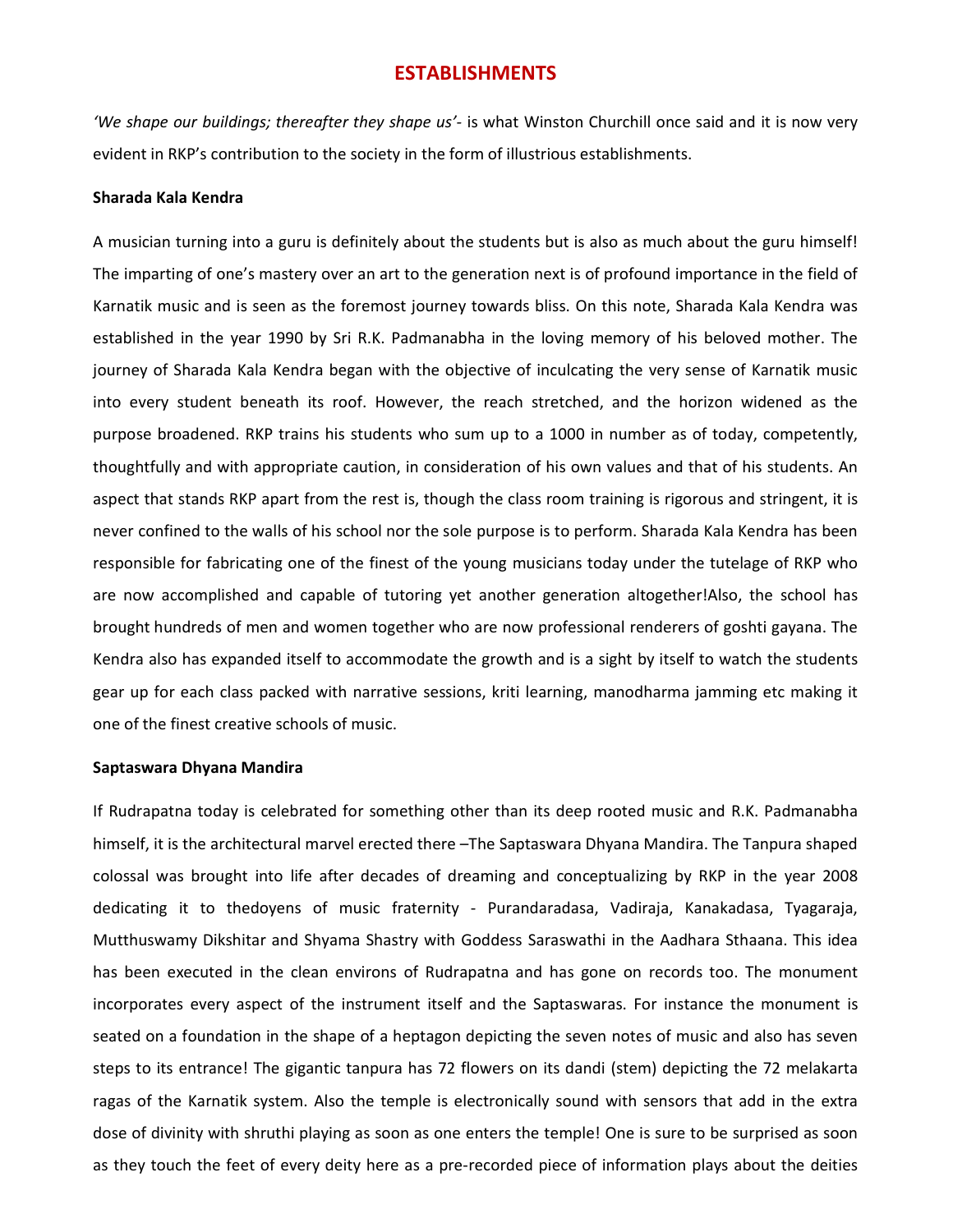thus enlightening ones knowledge of the upasaka! With the sruthi playing in the background, one can never stop indulging himself in the resonance of the nada. Encompassing this Nadapeeta is a fence that has been scribed with the entire music fraternity and lineage of Rudrapatna. With two little fountains on either side of the pathway that leads to this abode, the temple is a spectacle on its own when lit up during the night. RKP has re-invented a distinct culture and devotional aspect of music through this brain child of his.

#### Vadiraja Kala Bhavana

Vadiraja Kala Bhavana is yet another master piece of RKP, located in the heart of Akshaynagara, Hulimavu of Bengaluru. It was established in the year 1999 by His Holiness late Sri Vishwotthama theertha, the then pontiff of Sonda mutt, and has witnessed many great stalwarts and artists perform and present intricacies of Karnatik music with fervour.

The aavarna of Vadiraja Kala Bhavana comprises of a Dhyana Mandira, an auditorium, a hall and a kuteera. The dome shaped Dhyana Mandira where an idol of Sri Vadiraja Swamy is installed, is full of positive and divine vibes. The monthly concert series 'Vadiraja Nada Seve' started by RKP to encourage the young musicians and students is conducted here in the Dhyana Mandira. Just outside the Dhyana Mandira, to the left of it is a small temple of Sri Bhootaraja (ardent devotee of Sri Vadiraja Swamy).

The huge AC auditorium has been named as 'Vasudeva Gana Mandira' after the stalwart Sri Mysore Vasudevacharya. This is where all the major concerts and lecture demonstrations are held. The other hall on the ground floor is a multipurpose hall adorned with pictures of all the great musicians and musicologists from the Karnatik and Hindustani music fraternity reminding the students and the public of its glorious tradition and journey. Also this hall is open for classes such as shloka, dance, discourses on Swami Vivekananda etc., exposing the youth and children in the vicinity to the diversity and vastness of our culture.

The Kuteera is a recent addition to the premises and is designed to look like one. While it has a typical hall and a room, it gives a feeling of the Gurukula system when Guru R.K. Padmanabha decides occasionally to conduct advanced classes for days together! Learning something as divine as Karnatik music, at a place as divine as this, is truly a bliss for his students!

The Bhavana, as it is fondly addressed, also hosts various musical festivities through the year in the presidency of RKP. Few being -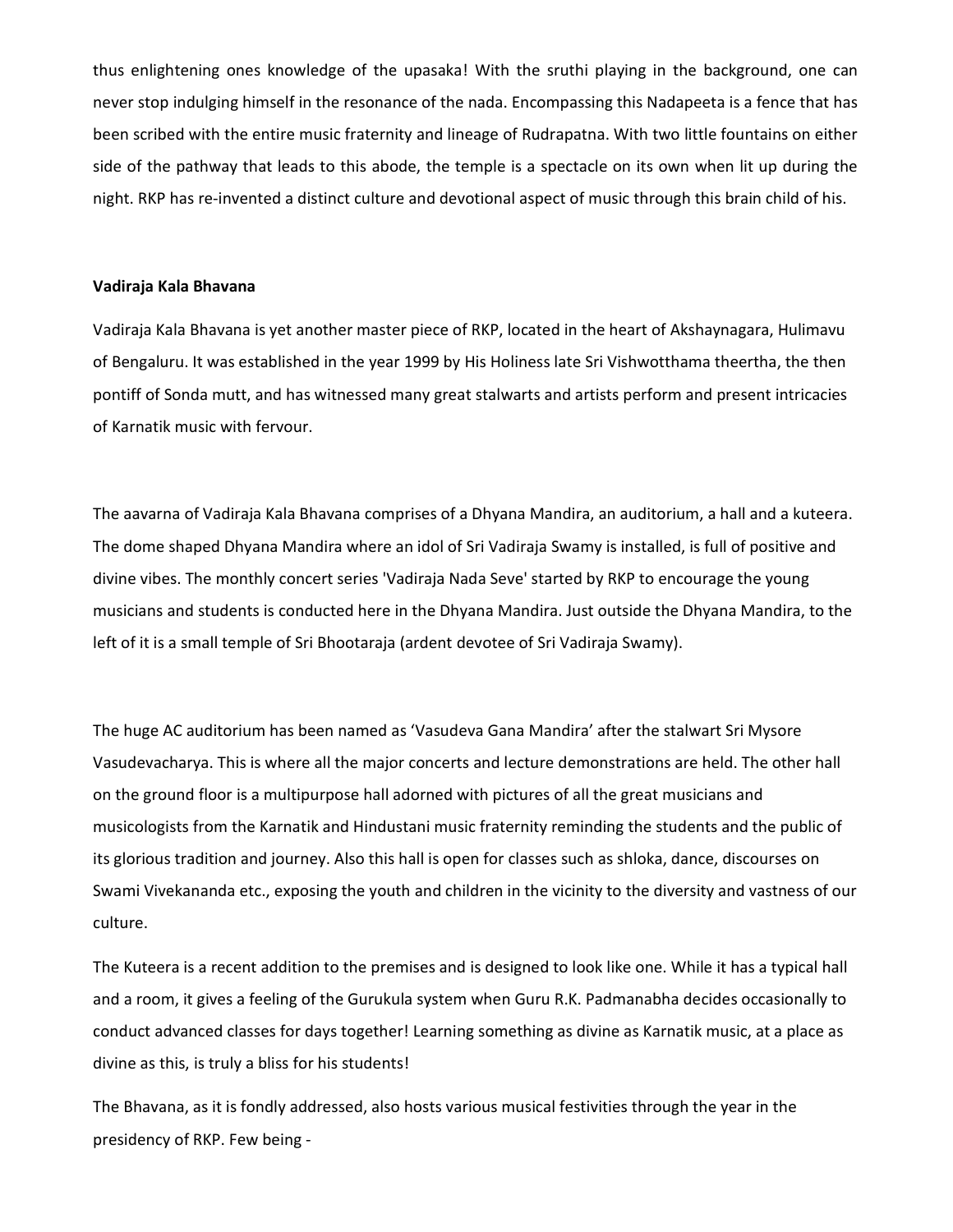- Sri Purandara and Sri Tyagarajaaradhana mahotsava
- Sri Vadirajaaaradhana mahotsava
- Sri Vasudevacharya Aradhana mahotsava
- Dikshitar's day

RKP also recognizes and confers upon meritorious artists with 'Vadiraja Prashasti' on the auspicious day of Sri Vadiraja Aaradhana Mahotsava. A lot of social activities such as eye camps, Ayurveda workshops and free camps are also conducted here.

Amidst the green environment of Kala Bhavana, a magnificent statue of RKP has been installed by his students at the entrance, for his great effort and contribution to the music field.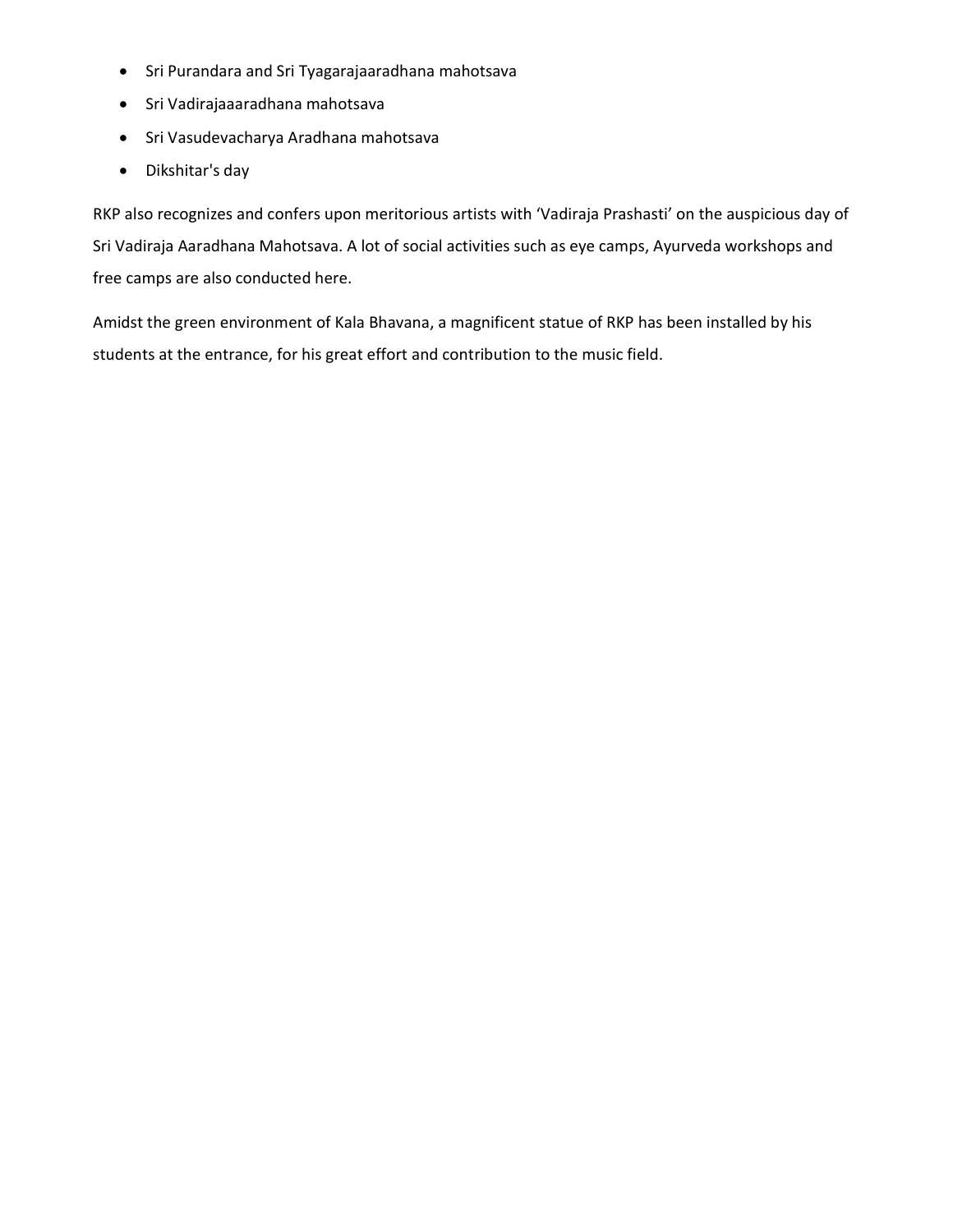# HONOURS AND RELEASES

## TITLES:

| 1.  | GanakalaBhushana                              |
|-----|-----------------------------------------------|
| 2.  | NaadaTapasvi                                  |
| 3.  | Guna Nidhi                                    |
| 4.  | VadirajaKrithiGanaRatnaVisharada              |
| 5.  | Sangeetha Bhushana                            |
| 6.  | TaanaSarvabhouma                              |
| 7.  | Geeta-Taana-GaanaGandharva                    |
| 8.  | Sangeetha Sarvabhouma                         |
| 9.  | MahakalaTapasvi                               |
| 10. | Sangeetha Gaana Chakravarty                   |
| 11. | ShastreeyaGanakalaCharkravarty                |
| 12. | GanaSree                                      |
| 13. | GoshtiGanakala Chetana                        |
| 14. | SangeetakalaSevamani                          |
| 15. | BhakthiGanaSudhakara                          |
| 16. | Sangeetha Kala Bhushana                       |
| 17. | SamoohaGaayanaChatura                         |
| 18. | BhaviSameera GurusevaDhurandhara              |
| 19. | RangakalaRatna                                |
| 20. | Raja Sangeeta Shekara                         |
| 21. | GanaTaana Kala Sanketha                       |
| 22. | Gana Kala Kesari                              |
| 23. | Gana Gangadhara                               |
| 24. | GanaVaridhi                                   |
| 25. | Sangeeta Kala Tapasvi                         |
| 26. | Kala Bhushana                                 |
| 27. | Rama KeertanaKesari                           |
| 28. | Taana Kala Kausthubha                         |
| 29. | RaagaPrayoga Chakravarthy                     |
| 30. | Sangeetha Kala Sourabha                       |
| 31. | Rashtriya Sangeetha Ratna                     |
| 32. | Gaana Gnana Nidhi                             |
| 33. | Sura Sangeetha Visharada                      |
| 34. | Sangeetha Samrata                             |
| 35. | Saptaswara Sameera                            |
| 36. | Haridasa Sahitya Sangeetha SamrajyaMakutamani |
| 37. | Nalanda Ratna                                 |
| 38. | VaggeyakaraGoshtiGayanaGiri                   |
| 39. | GanakalaGarudiga                              |
| 40. | Sangeetha Saraswathi                          |
| 41. | VaggeyaGanakalaTapasvi                        |
| 42. | Karnataka Kala Sree - 2011                    |
| 43. | Vasudeva Sangeetha Samrat - 2011              |
| 44. | Karnataka Sangeetha Ratna - 2011              |
| 45. | NaadaBramha                                   |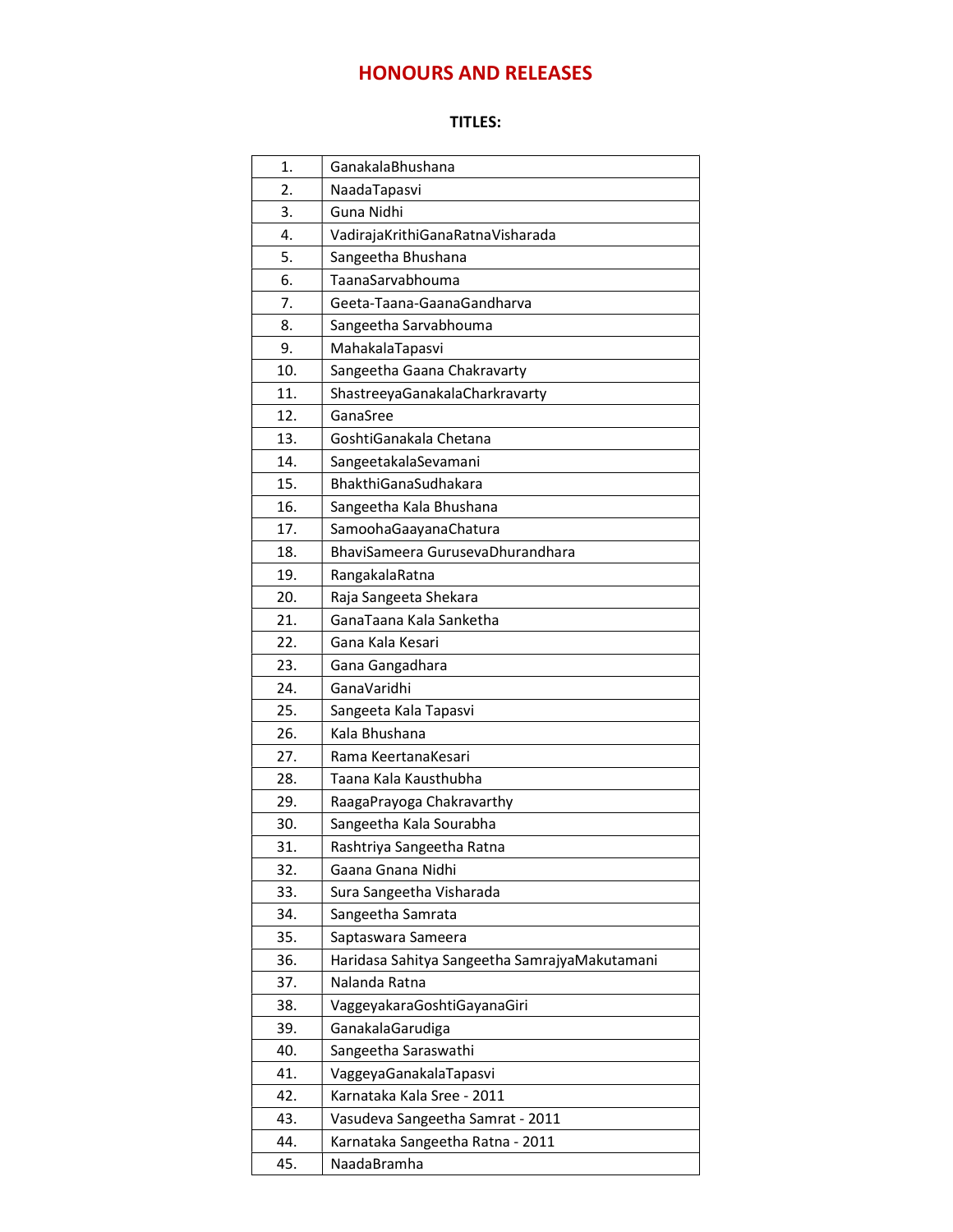| 46. | Gana Shiromani                           |
|-----|------------------------------------------|
| 47. | Sangeetha Dhruvataare - 2011             |
| 48. | ParipoornaMahaniya - 2011                |
| 49. | SwaraKalanidhi - 2011                    |
| 50. | Gaana Nidhi - 2001                       |
| 51. | GaanaGangeya - 2012                      |
| 52. | Sangeetha Vidhya Nidhi-2012              |
| 53. | Abhinava Kala Vaaridhi - 2012            |
| 54. | BharathaParamparaPradeepanacharya - 2013 |
| 55. | PurandaraSangeetha Ratna - 2013          |
| 56. | Rajya Viveka Sangeetha Ratna - 2013      |
| 57. | Sadhanaacharya - 2013                    |
| 58. | VidhyapeethaGuruvara - 2013              |
| 59. | Sangeetha Vichakshana - 2013             |
| 60. | SapthaswaraGana Yogi - 2013              |
| 61. | Sri Krishna Chaitanya Ganakala Sindhu    |
| 62. | GaanaGandharva - [28-01-2014]            |
| 63. | Naadopasanacharya - [02-02-2014]         |
| 64. | Karnataka RajyothsavaBhushana            |
| 65. | Sri VaraKalaratna                        |
| 66. | Ganakala Guru Paada Padma                |
| 67. | SankethiRatna                            |
| 68. | Mela GaanaPraveena                       |
| 69. | Ganakala Vipra Vasistha                  |
| 70. | Vijaya Sangeeta Sri                      |
| 71. | SamajaSeva Sangeeta Savyasachi           |
| 72. | Sri Narasimha Kovida                     |
| 73. | Naada Nidhi                              |
| 74. | Kala Saraswathi                          |
| 75. | OmkaraSri                                |
| 76. | Purandara Mela Gaana Chakravarthy        |
| 77. | AvilambaVaggeya Saraswathi               |
| 78. | Kala Deepthi                             |
| 79. | Acharya Rathnakara                       |
| 80. | Gaanakala Dore                           |
| 81. | VivekaRatna                              |
| 82. | Karnataka Sangeetha Chakravarti          |
| 83. | SangeetaaKalaaravinda                    |
| 84. | GaanaKalaamrutaPrapoorna                 |
| 85. | Naada Kala Sindhoora                     |
| 86. | AbhinavaMahamahopadyaya                  |
| 87. | Shruti Laya Bharathi                     |
| 88. | Naada Kala Jyoti                         |
| 89. | RudrapatnaNaadaPayonidhi                 |
| 90. | Ganakalambuja                            |
| 91. | Lalitha Kalashraya                       |
| 92. | Nada Brahma                              |
| 93. | TyagarajaGanaGandharva                   |
| 94. | Nadavidya Visharada                      |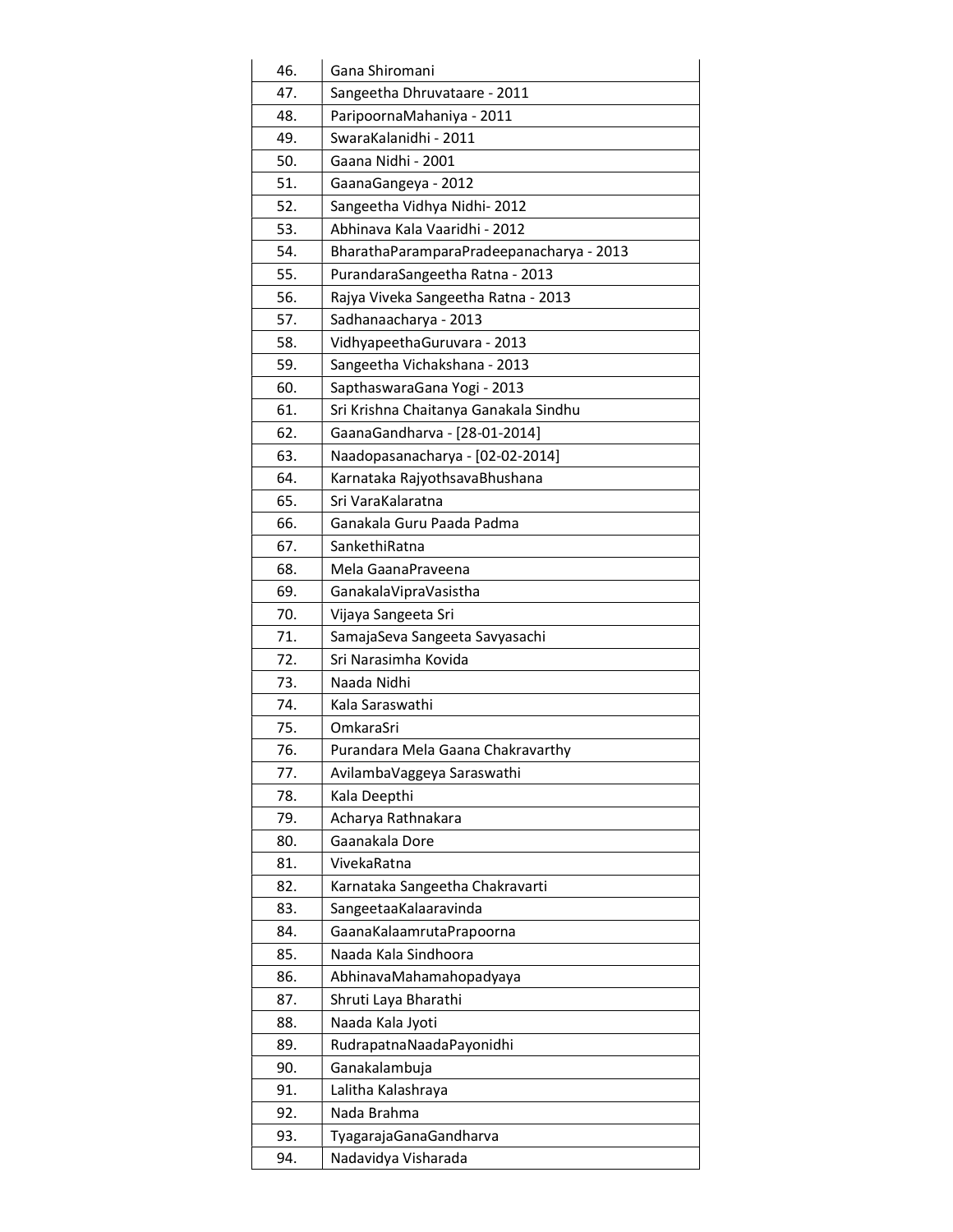| 95. | Natya Ranjani Sangeetha Sarvabhouma |
|-----|-------------------------------------|
| 96. | Rajyotsava Rajya Ratna              |
| 97. | Vidya Dana Karna                    |
| 98. | Gandharva Vidyadhara                |
| 99. | Reva Sangeetha Ratna Puraskar       |

## AWARDS:

| 1.  | Aryabhatta Award                                                    |
|-----|---------------------------------------------------------------------|
| 2.  | Parimala Award                                                      |
| 3.  | Samanvaya Award                                                     |
| 4.  | Santrupthi Award                                                    |
| 5.  | Sri Krishna Award                                                   |
| 6.  | Purandara Award                                                     |
| 7.  | Sri Krishnanugraha Award                                            |
| 8.  | SamajaSevaratna Award                                               |
| 9.  | Sangeetha Seva Award                                                |
| 10. | Sagar Award                                                         |
| 11. | Rajyotsava Award                                                    |
| 12. | Karnataka Padmasri                                                  |
| 13. | <b>Best Musician Award</b>                                          |
| 14. | AstaanaVidwan (Sri PuttigeKrishnaMutt,Udupi)                        |
| 15. | Swaramurthy V.N. Rao Memorial (National Award)                      |
| 16. | NaadaPrabhu Prashasti - 2010                                        |
| 17. | AshtanaVidwan - ISCON 2011(Bangalore)                               |
| 18. | Sangeetha Nrutya Academy - 2011                                     |
| 19. | AsthanaVidwan - SondeVadiraja Mutt - 2011                           |
| 20. | Sangeetha Sudha - 2012                                              |
| 21. | PrahladaPrashasthi - 2013                                           |
| 22. | 100 Voices of Purandara Award - 2013                                |
| 23. | Arkalgud Taluk, Kannada Sahitya SammelanaAdhyakshaPadavi - 2011     |
| 24. | SambramaPuraskar Award (23-01-2014)                                 |
| 25. | PurandaraPuraskara (01-03-2014)                                     |
| 26. | KempegowdaPrashasti (BBMP)                                          |
| 27. | Kala Jyothi                                                         |
| 28. | AlwasNudi Siri (29-11-15)                                           |
| 29. | SmtBelegereMahalakshmamma Memorial Award (9-02-16)                  |
| 30. | BelurVaikuntaDasaPrashasti                                          |
| 31. | Gorur Ramaswamy Iyengar Sahitya Prashasti                           |
| 32. | NivedithaPrashasti                                                  |
| 33. | Gayathri Puraskara                                                  |
| 34. | PuttarajuGavai Award - 2018                                         |
| 35. | Golden International Award for Lifetime Achievement in Music - 2018 |
| 36. | Natyashree Award                                                    |
| 37. | Chuncha Shri Award - 2018                                           |
| 38. | Ananya Puraskara                                                    |
| 39. | Kannada Kampu - 2017                                                |
| 40. | Arkalgud Dasara prashasti - 2018                                    |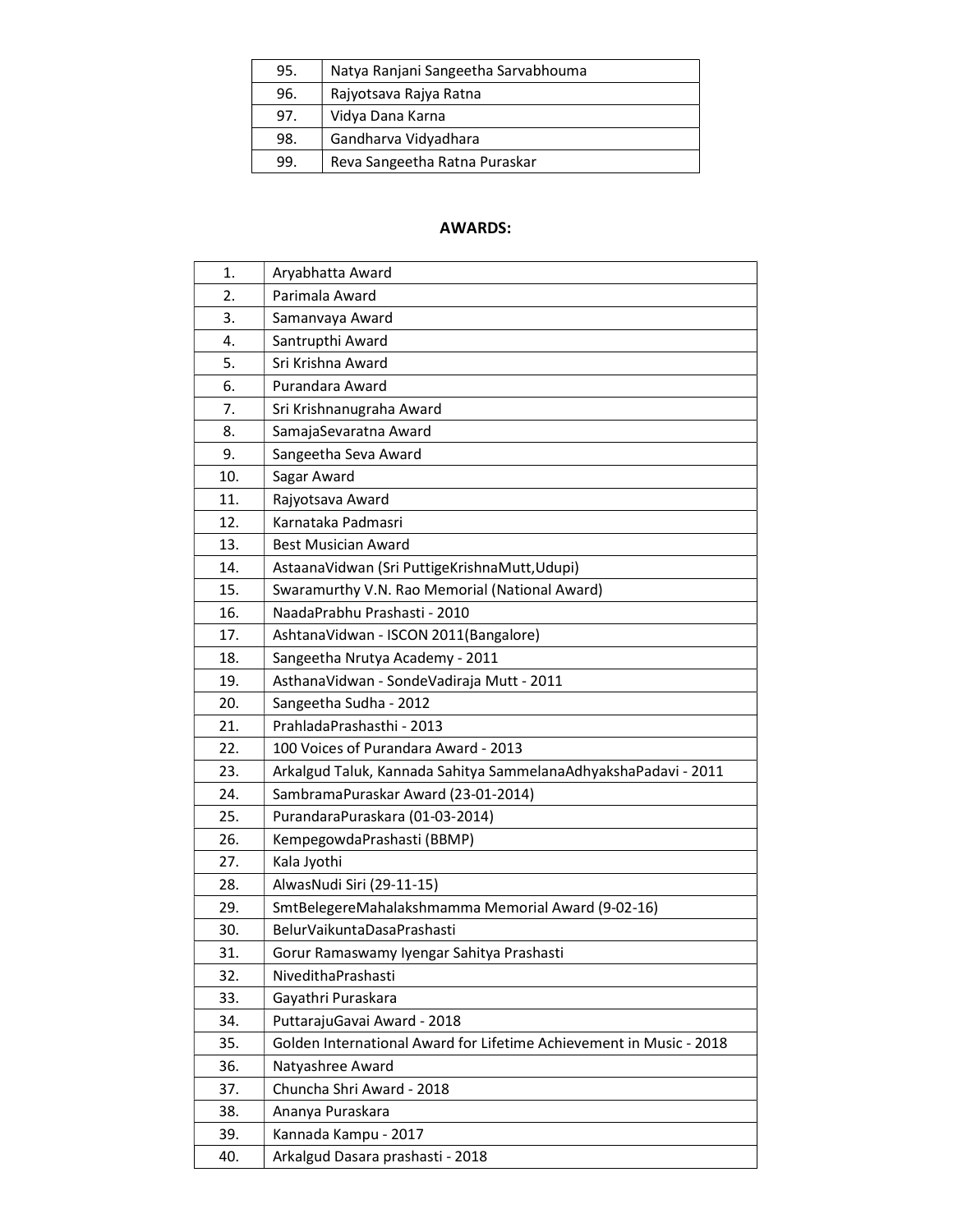| 41. | PurandaranugrahaPrashasthi (TTD Dasasahitya Project) - 8.2.2016          |
|-----|--------------------------------------------------------------------------|
| 42. | Kannada Sahitya Sammelana - Dharwad                                      |
| 43. | Honorary Doctorate - Srividya International University for Vedic Science |
| 44. | Gnanashree - 2019                                                        |
| 45. | Karnataka Nava Chethana                                                  |
| 46. | Natya Ranjani International Lifetime Achievement Award                   |
| 47. | Harmonium Arunachalappa Award                                            |
| 48. | Viprashri                                                                |

## Special honours:

.

- To have the honour of a road to be named after him at Chikkalasandra in Bangalore by Bengaluru Mahanagara Palike
- To be elected as the president of 'Kannada Sahitya Sammelana' at the Taluk level in the year 2012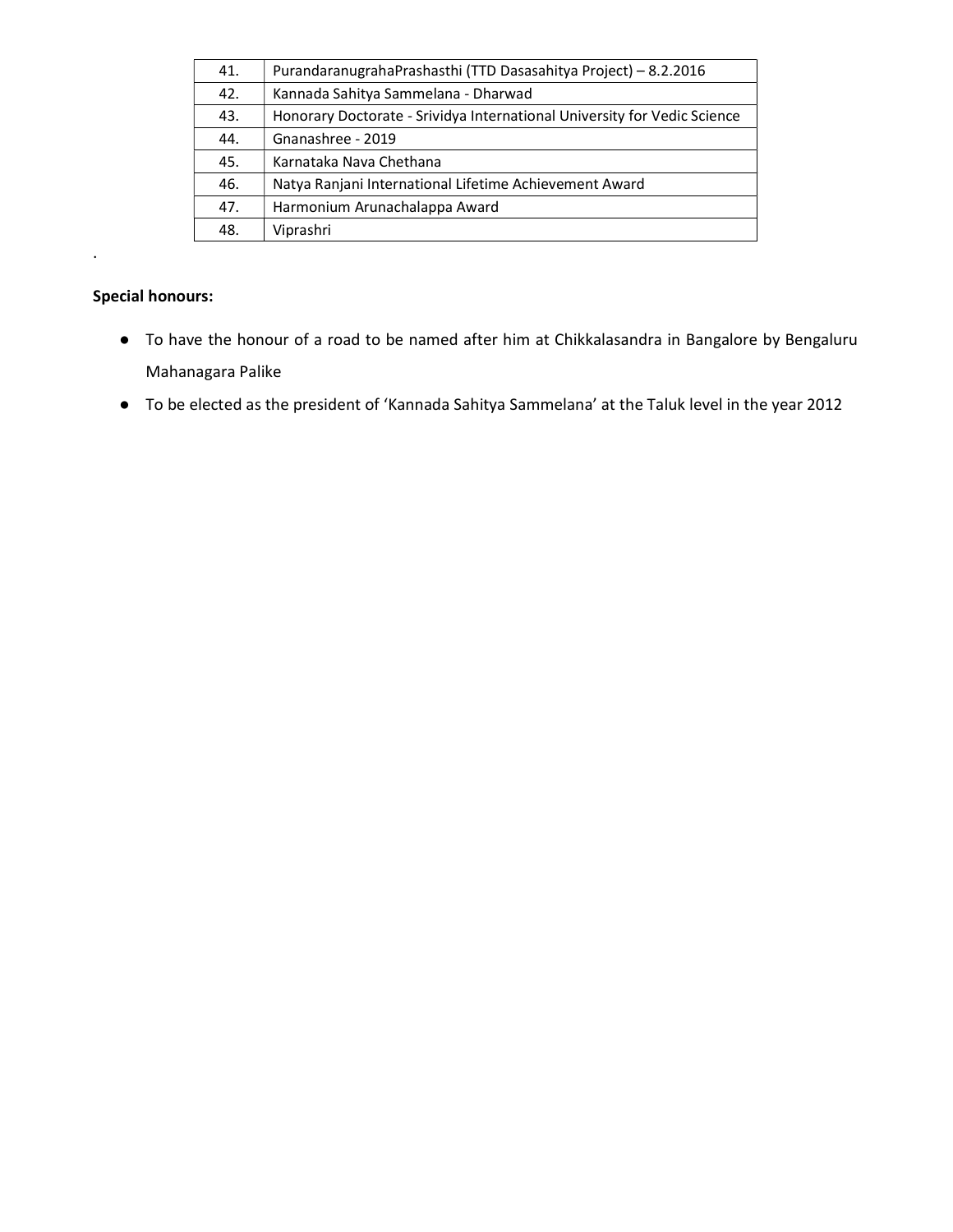## PUBLICATIONS

## Books:

- VadirajaKrithi Mala (around 80 compositions of Vadiraja tuned and rendered by Vid RKP)
- Navagraha Krithis ofMuttuswamiDikshithar
- NavavaranaKrithis of MuttuswamiDikshithar
- ThyagarajaSankeerTana Mala
- Kanaka Sankeertana Mala
- Vasudeva KeertanaManjari. (Around 180 compositions)
- PancharathnaKrithis of Thyagaraja
- PurandaraKrithi Mala
- PurandaraNavarathna
- $\bullet$  Parimala Vol: 1, 2
- Lakshmi Shobhane of SaintVadiraja Swamy
- Guruguha Vandana.
- Vinayaka Vandana
- Shivarchana
- Ganaabhisheka
- Mela Mala (Compositions of Vid. RKP in 72 Melakartha ragas)
- Purandara Mela Mala (Compositions of Purandara in 72 Melakartha ragas, tuned by RKP)
- ShankaraNamana. (Slokas of Sri Shankaracharya, tuned by Vid.RKP)
- Gana Saritha (Slokas from the sacred epic 'Teertha Prabhanda' of Saint Vadiraja Swamy, tuned by RKP)
- Sri Venkata Darshana (Slokas of Annamacharya, tuned by RKP)
- Navagraha Namana (Compositions on Navaragrahas, composed and tuned by RKP)
- Padma Kavithe
- VadirajaNamavali
- GanaPooje

## Musical Novels:

- AnantaNaada
- Naada Bindu
- VipraVikrama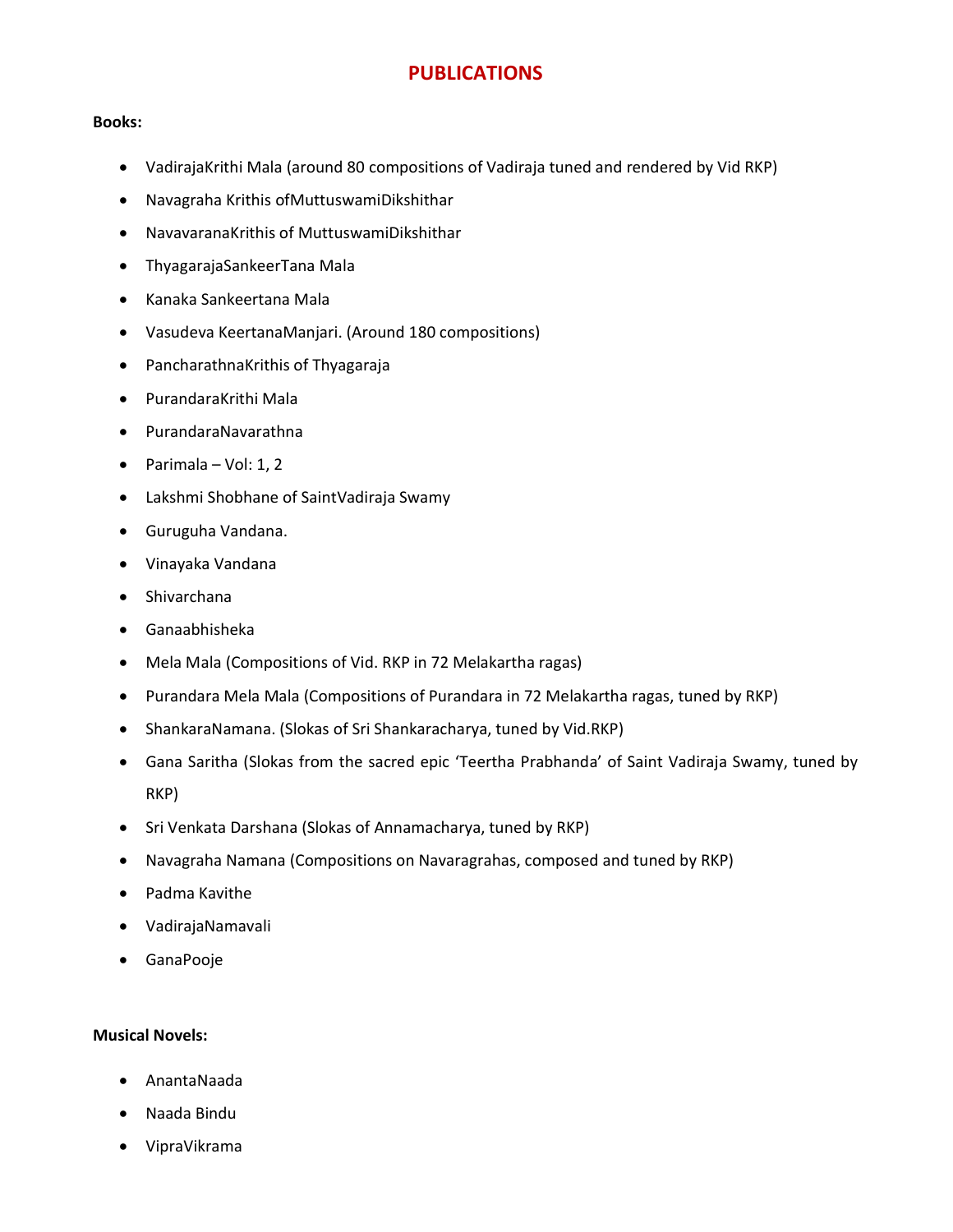## Auto-Biography:

Nenapinangaladali

## Special books:

Purandaradasaru Sangeetha Pithamahare??...Re

### RELEASES

## CD's and DVD's:

- Vasudeva Keertana Manjari 21 Volumes (rendered by leading musicians of Karnataka)
- Parampara Vol. 1, 2, 3
- $\bullet$  Samarpana- Vol. 1, 2, 3
- Sri Vishwanatham Bhajeham- Chaturdasha Ragamalika of Dikshithar
- Sri Krishnam Bhaja Manasa Thodi
- Devi Darshana Krithis on Devi
- Namo Venkatesha Compositions on Lord Srinivasa
- Haridasa Namana 1, 2, 3 Exclusive Haridasa compositions
- Rama Ganamritha Compositions on lord Rama by Sadguru Thyagaraja
- Gaana Pooje
- Nada Vrushti
- Navagraha Namana
- Gana Saritha
- Shankaranamana
- Sri Venkata Darshana
- Navavarana Krithis
- Lakshmi Shobhane
- Purandara Mela Mala
- Mela Mala
- Nada Tapasvi- DVD (Documentary on Vid. RKP)
- Nada Kusuma DVD (Live Deepothsava Concert)
- Parimala Vol 1, 2
- Raga Varshini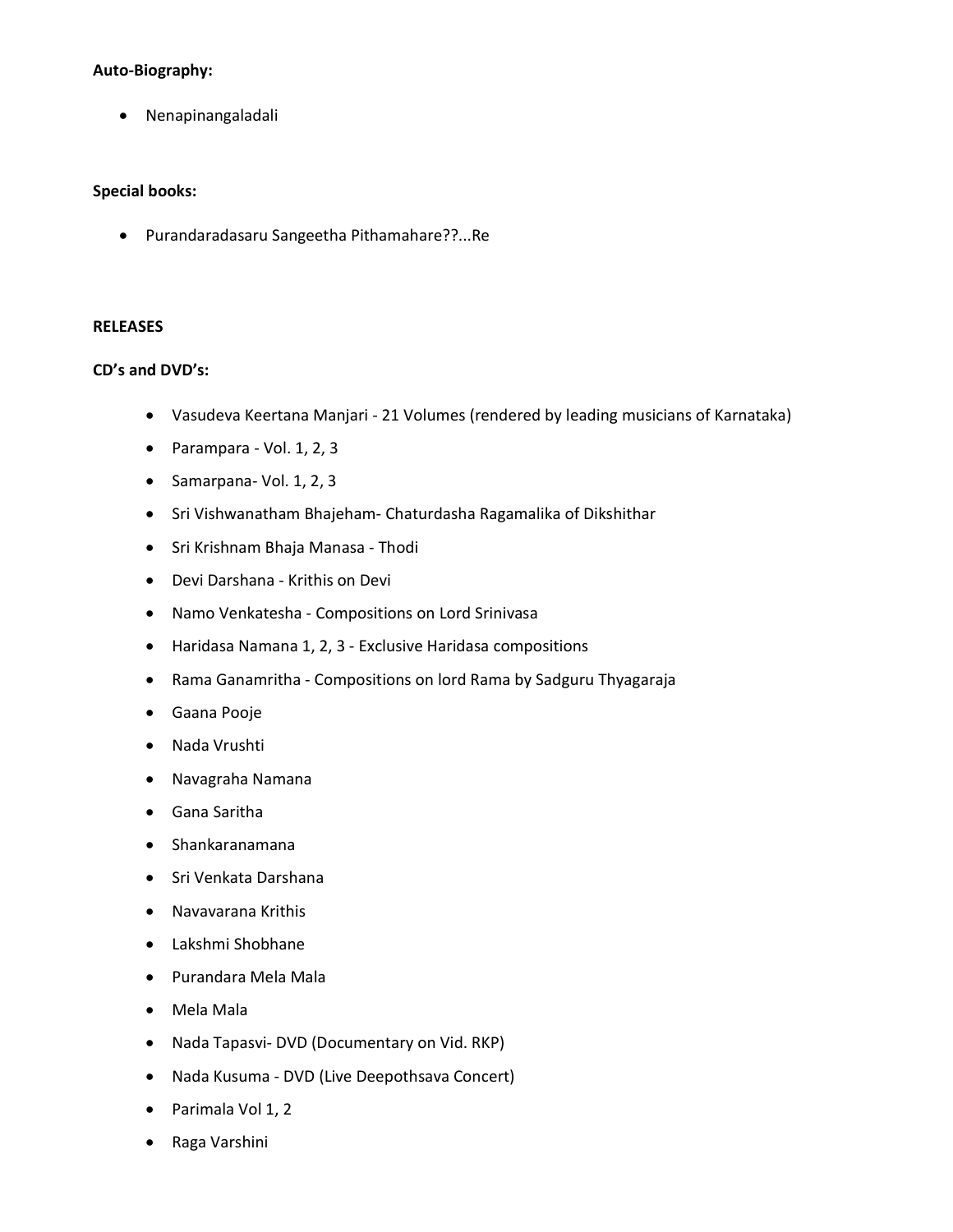- Kanaka Sankeertana Mala
- Guruguha Vandana
- Purandara Krithi Mala
- Vinayaka Vandana
- Navagraha krithis
- Shivaarchana
- Gaanaabhishekha
- Purandara Navaratna